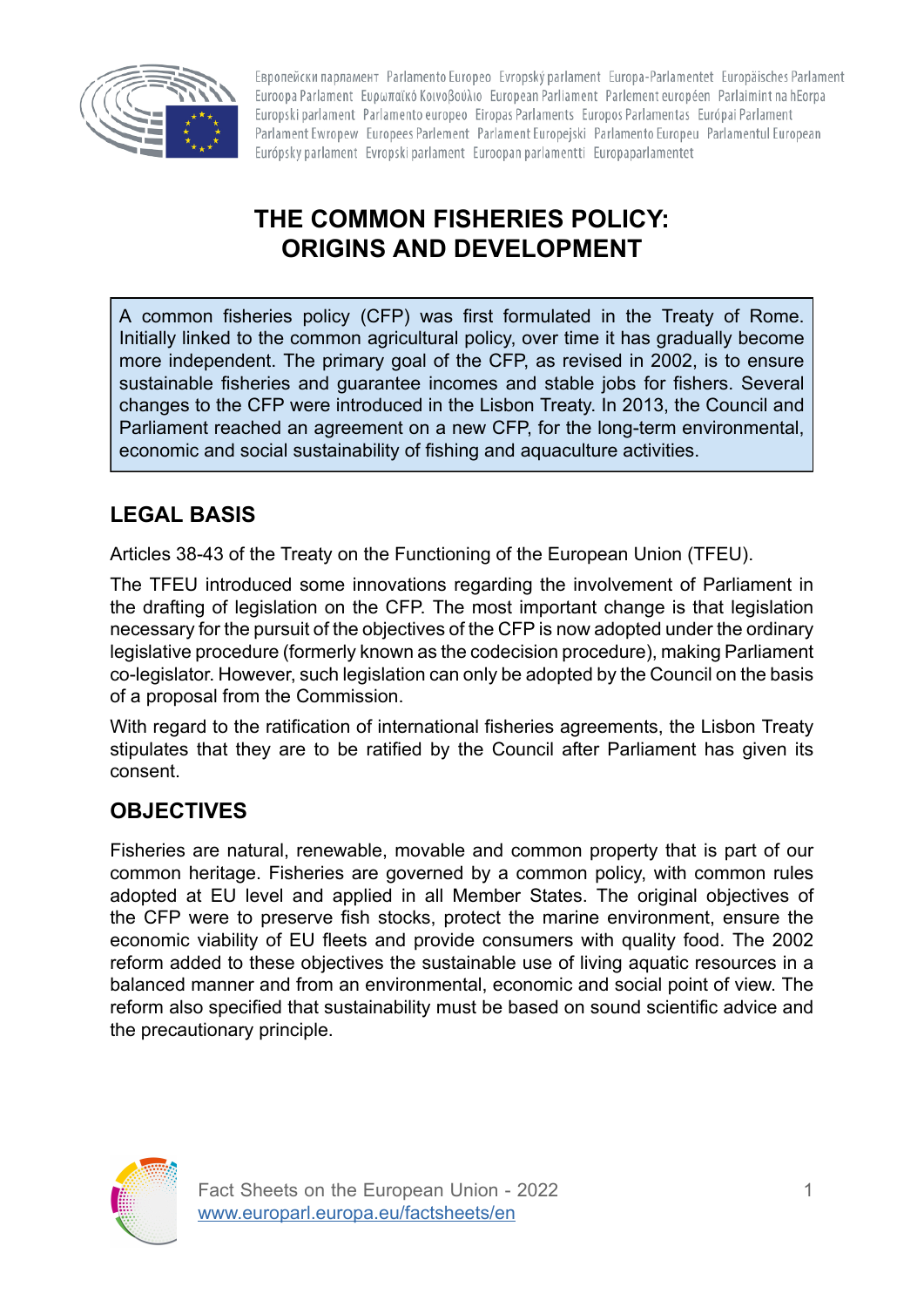## **ACHIEVEMENTS**

#### **A.** Background

The CFP originally formed part of the common agricultural policy, but gradually developed a separate identity as the Community evolved, starting in 1970, with the adoption by Member States of exclusive economic zones (EEZs) and the accession of new Member States with substantial fishing fleets. These developments meant that the Community had to tackle specific fisheries problems, such as access to common resources, stock conservation, structural measures for the fishing fleet, and international relations in fisheries.

**1.** Beginnings

It was not until 1970 that the Council adopted legislation to establish a common organisation of the market for fishery products, and put in place a Community structural policy for fisheries.

**2.** Early development

Fisheries played a significant role in the negotiations leading to the United Kingdom, Ireland and Denmark joining the European Economic Community (EEC) in 1972. This resulted in a move away from the fundamental principle of freedom of access. National rights to exclusive coastal fishing in territorial waters, defined as lying within 12 nautical miles of the coast, were extended to include EEZs reaching up to 200 nautical miles from the coast. The Member States agreed to leave the management of their fisheries resources in the hands of the European Community.

- **3.** CFP regulations and reforms
- **a.** The 1983 regulation

In 1983, after several years of negotiations, the Council adopted Regulation (EEC) No 170/83, establishing the new generation CFP, which enshrined a commitment to EEZs, formulated the concept of relative stability and provided for conservatory management measures based on total allowable catches and quotas. Since 1983, the CFP has had to adapt to the withdrawal of Greenland from the Community in 1985, the accession of Spain and Portugal in 1986 and the reunification of Germany in 1990. These three events had an impact on the size and structure of the Community fleet and on its catch potential.

**b.** The 1992 regulation

In 1992, Regulation (EEC) No 3760/92, containing the provisions that governed fisheries policy until 2002, endeavoured to remedy the serious imbalance between fleet capacity and catch potential. The remedy it advocated was to reduce the Community fleet and alleviate the social impact by means of structural measures. The regulation introduced the concept of 'fishing effort' with a view to restoring and maintaining the balance between available resources and fishing activities. The regulation provided for access to resources through an effective licencing system.

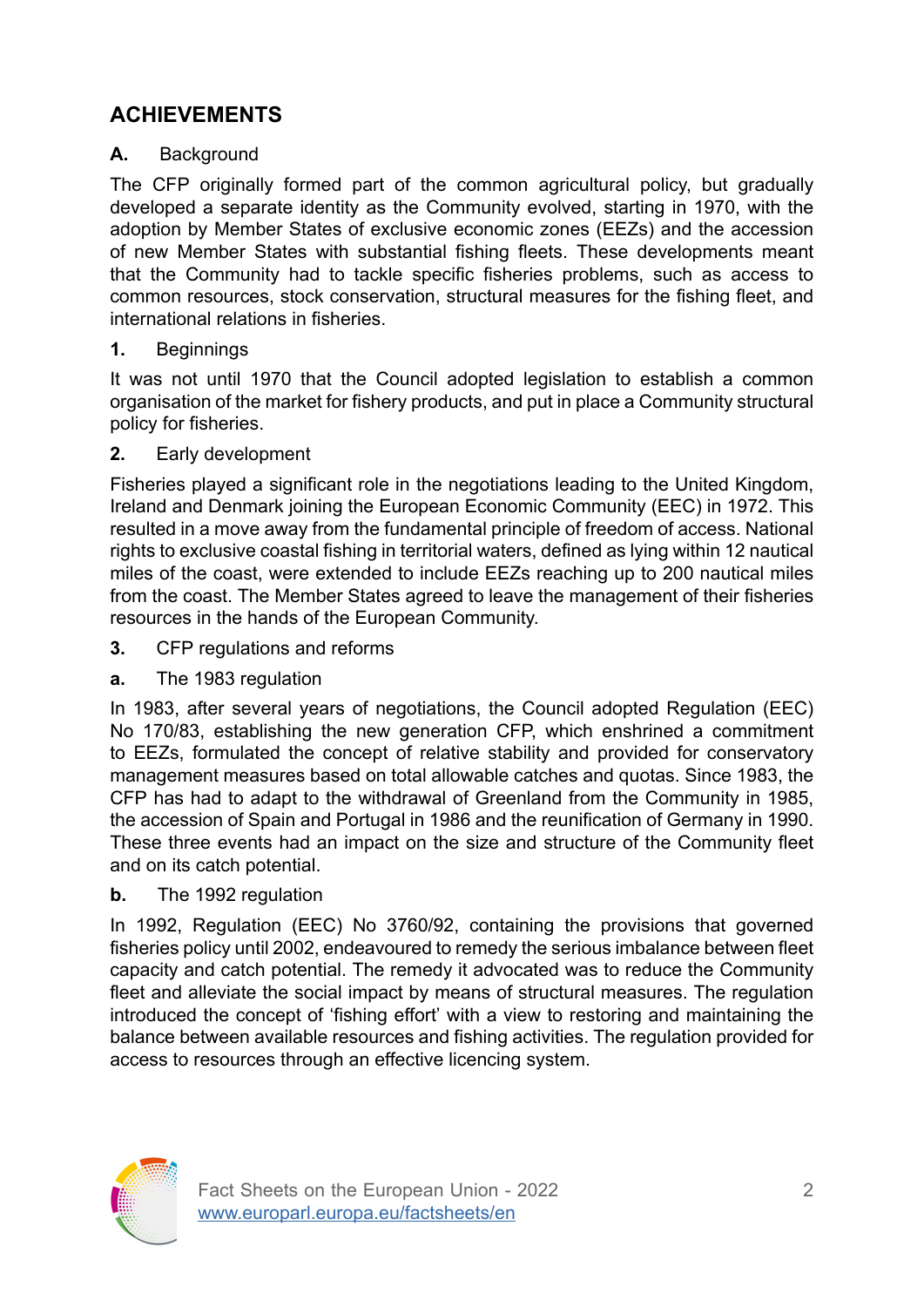#### **c.** The 2002 reform

The measures introduced in Regulation (EEC) No 3760/92 were not sufficiently effective to halt overfishing, and the depletion of many fish stocks continued at an even faster rate. The critical situation led to a reform consisting of three regulations that were adopted by the Council in December 2002 and entered into force on 1 January 2003:

- Council Regulation (EC) No 2371/2002 of 20 December 2002 on the conservation and sustainable exploitation of fisheries resources under the Common Fisheries Policy (repealing Regulations (EEC) No 3760/92 and (EEC) No 101/76);
- Council Regulation (EC) No 2369/2002 of 20 December 2002 amending Regulation (EC) No 2792/1999 laying down the detailed rules and arrangements regarding Community structural assistance in the fisheries sector (amending Council Regulation (EC) No 2792/1999);
- Council Regulation (EC) No 2370/2002 of 20 December 2002 establishing an emergency Community measure for scrapping fishing vessels.

The primary objective of the 2002 reform was to ensure a sustainable future for the fisheries sector by guaranteeing stable incomes and jobs for fishers and supplying consumers, while preserving the fragile balance of marine ecosystems. It introduced a long-term approach to fisheries management, including the preparation of emergency measures, involving multiannual recovery plans for stocks outside safe biological limits, and multiannual management plans for other stocks.

To ensure more effective, transparent and fair monitoring, the European Fisheries Control Agency was established in Vigo, Spain.

The 2002 reform gave fishers a greater say in decisions affecting them through the creation of Regional Advisory Councils, consisting of fishers, scientific experts, representatives of other sectors related to fisheries and aquaculture, regional and national authorities, environmental groups and consumers.

### **THE 2013 CFP REFORM**

The 2002 reform did not live up to expectations in the short term as the deterioration of some stocks continued to increase. At the same time, it highlighted some problems that had remained unnoticed until then, such as that of discards.

In 2009, the Commission launched a public consultation on the reform of the CFP with the aim of integrating the new principles that should govern EU fisheries in the 21st century. After a long debate in the Council and – for the first time – in Parliament, agreement was reached on 1 May 2013 on a new fisheries regime, based on three main pillars:

- The new CFP (Regulation (EU) No 1380/2013);
- The common organisation of the markets in fishery and aquaculture products (Regulation (EU) No 1379/2013);
- The new European Maritime and Fisheries Fund (Regulation (EU) No 508/2014).

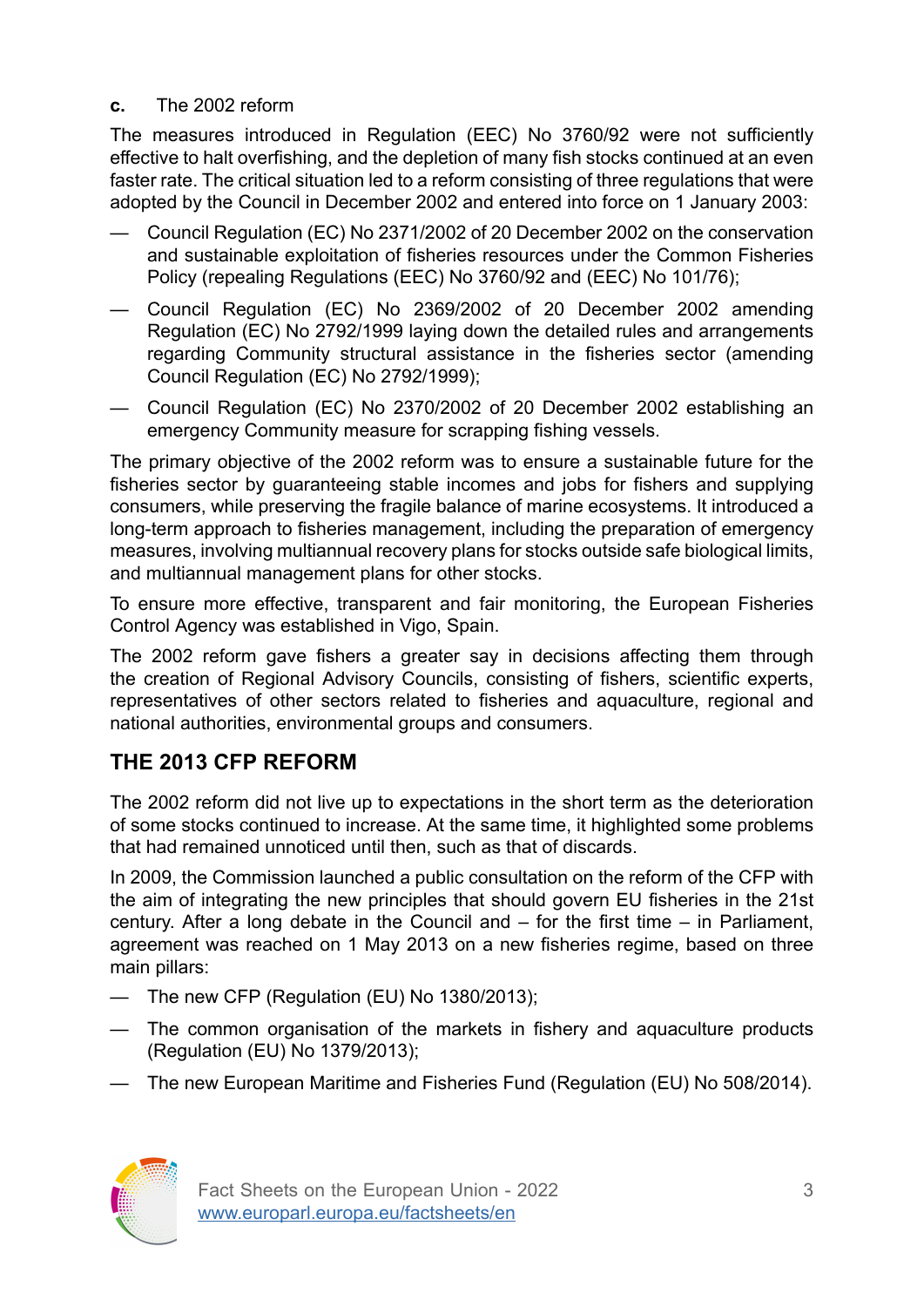The new CFP is meant to ensure that the activities of the fishing and aquaculture sectors are environmentally sustainable in the long term and are managed in a way that is consistent with the objectives of achieving economic, social and employment benefits. The most important points are as follows:

- Multiannual ecosystem-based management to reinforce the role that in the previous reform had been given to multiannual plans, but also taking a more ecosystem-oriented approach, with multi-species and -fisheries plans, in the regional framework of EU geographical areas;
- Maximum sustainable yields (MSY): taking into account international commitments, such as those made at the 2002 Johannesburg Summit on Sustainable Development, the new CFP sets MSY as the main target for all fisheries. Where possible by 2022 at the latest, fishing mortality will be set at Fmsy (the maximum rate of fishing mortality for a given stock, which is used to calculate the MSY for that stock);
- Discard ban: the new reform will end one of the most unacceptable practices common to EU fisheries. The discard of regulated species is to be phased out and, in combination, flanking measures are to be introduced to implement the ban. Since 2019, the discard policy has been implemented in all EU fisheries;
- As regards fleet capacity, the new CFP obliges Member States to adjust their fishing capacities through national plans so that they are in balance with their fishing opportunities. Small-scale fisheries are to play a special role in the new CFP. The exclusion zone of 12 nautical miles for traditional fleets has been extended until 2022;
- Regulation (EU) 2017/2403[1], which lays down the rules governing the activities of EU fishing fleets in non-EU and international waters, was drafted in the context of the EU's external relations and in line with the principles of EU policy. Arrangements for fishing in these waters are linked to Sustainable Fisheries Partnership Agreements and to EU participation in regional fisheries management organisations;
- Sustainable aquaculture, increasing yields to supply the EU fish market and boosting growth in coastal and rural areas, through national plans;
- New obligations requiring Member States to reinforce the role of science by intensifying the collection of data and sharing of information on stocks, fleets and the impact of fishing activities;
- Decentralised governance, by bringing the decision-making procedure closer to fishing grounds: EU legislators draw up the general framework while the Member States develop the implementing measures and cooperate on a regional level;
- The existing set of technical measures contained in Council Regulation (EC) No 850/98 make up a complex and heterogeneous system of provisions, which

<sup>[1]</sup>Regulation (EU) 2017/2403 of the European Parliament and of the Council of 12 December 2017 on the sustainable management of external fishing fleets, OJ L 347, 28.12.2017, p. 81.

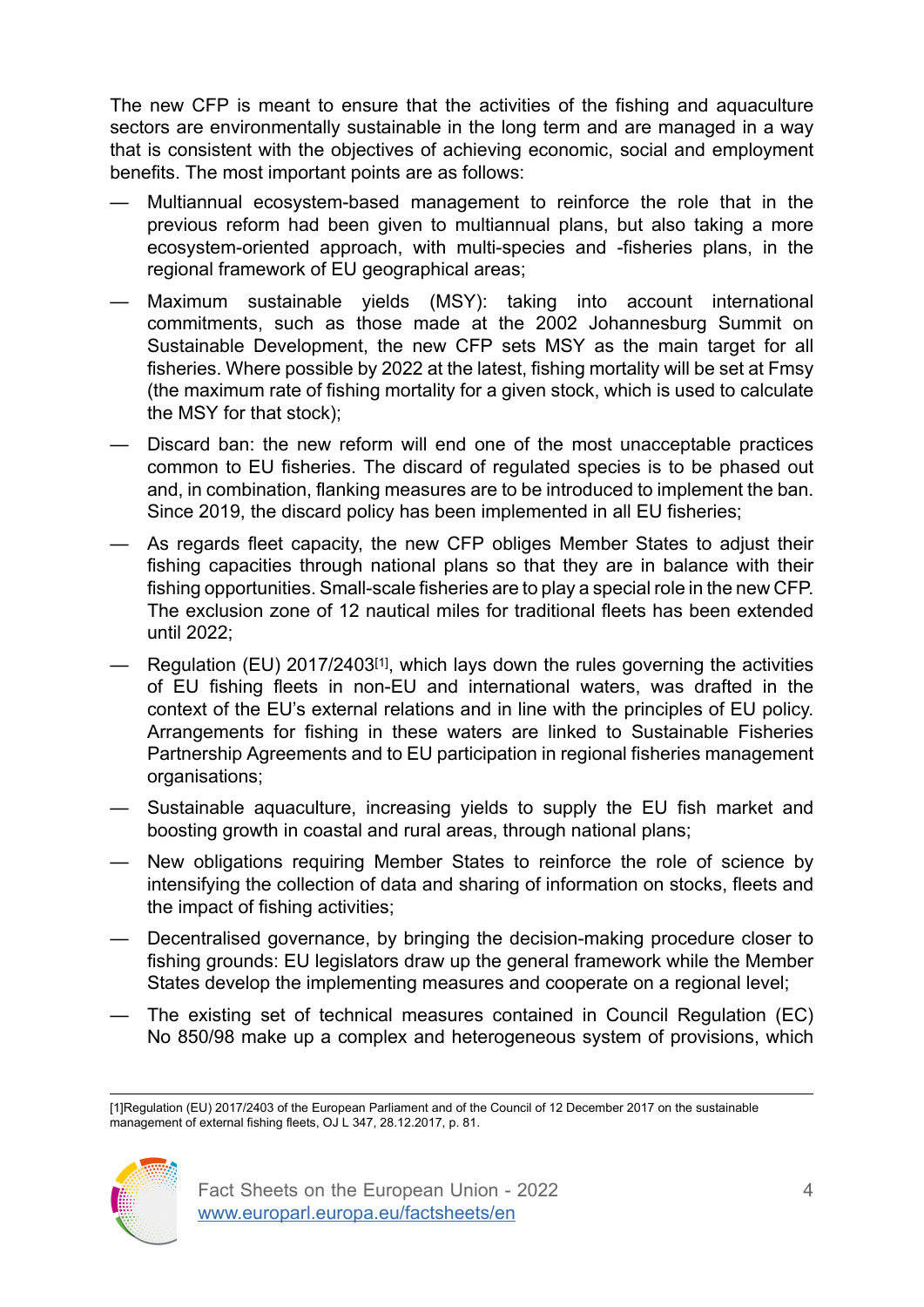is currently under revision to provide the new CFP with a new set of technical measures.

The common organisation of the markets in fishery and aquaculture products is part of the reform package.

The new European Maritime and Fisheries Fund will serve as a financial tool to help implement the CFP and the common organisation of the market in fishery and aquaculture products.

### **ROLE OF THE EUROPEAN PARLIAMENT**

- **A.** Competence
- Fisheries legislation: the Lisbon Treaty provides for codecision (the ordinary legislative procedure);
- EU membership of international fisheries conventions and the conclusion of agreements with non-EU countries (codecision with the Council).
- **B.** Role

The Lisbon Treaty has given Parliament greater power to legislate, enabling it to help shape the CFP and to supervise the rules that govern the activities of the EU's fisheries and aquaculture sectors.

Parliament has adopted a number of resolutions related to the need to reform the CFP, namely its:

- Resolution of 12 April 2016 on innovation and diversification of small-scale coastal fishing in fisheries-dependant regions[2]. It advises the Commission to give the highest importance to the socio-economic relevance of artisanal coastal fishing and small-scale fishing within the EU;
- Resolution of 27 April 2017 on the management of the fishing fleets in the outermost regions[3]. The text contains provisions related to the specificities and geographical conditions of the outermost regions (ORs) and for making better use of the possibilities provided under Article 349 of the Lisbon Treaty and the CFP regarding regulations, funds and programmes, in order to respond to the specific difficulties encountered by the ORs;
- Resolution of 4 July 2017 on the role of fisheries-related tourism in the diversification of fisheries<sup>[4]</sup>. The text reflects Target 4 of the EU Biodiversity Strategy to 2020, the aim being to make fishing more sustainable and seas healthier, promoting the involvement of the sector in alternative activities such as ecotourism;
- Position of 24 October 2017 entitled 'Common Fisheries Policy: implementation of the landing obligation'[5]. This resolution relates to the proposal for a regulation of the European Parliament and of the Council amending Regulation (EU)

<sup>[2]</sup>OJ C 58, 15.2.2018, p. 82. [3]OJ C 298, 23.8.2018, p. 92. [4]OJ C 334, 19.9.2018, p. 20. [5]OJ C 346, 27.9.2018, p. 363.